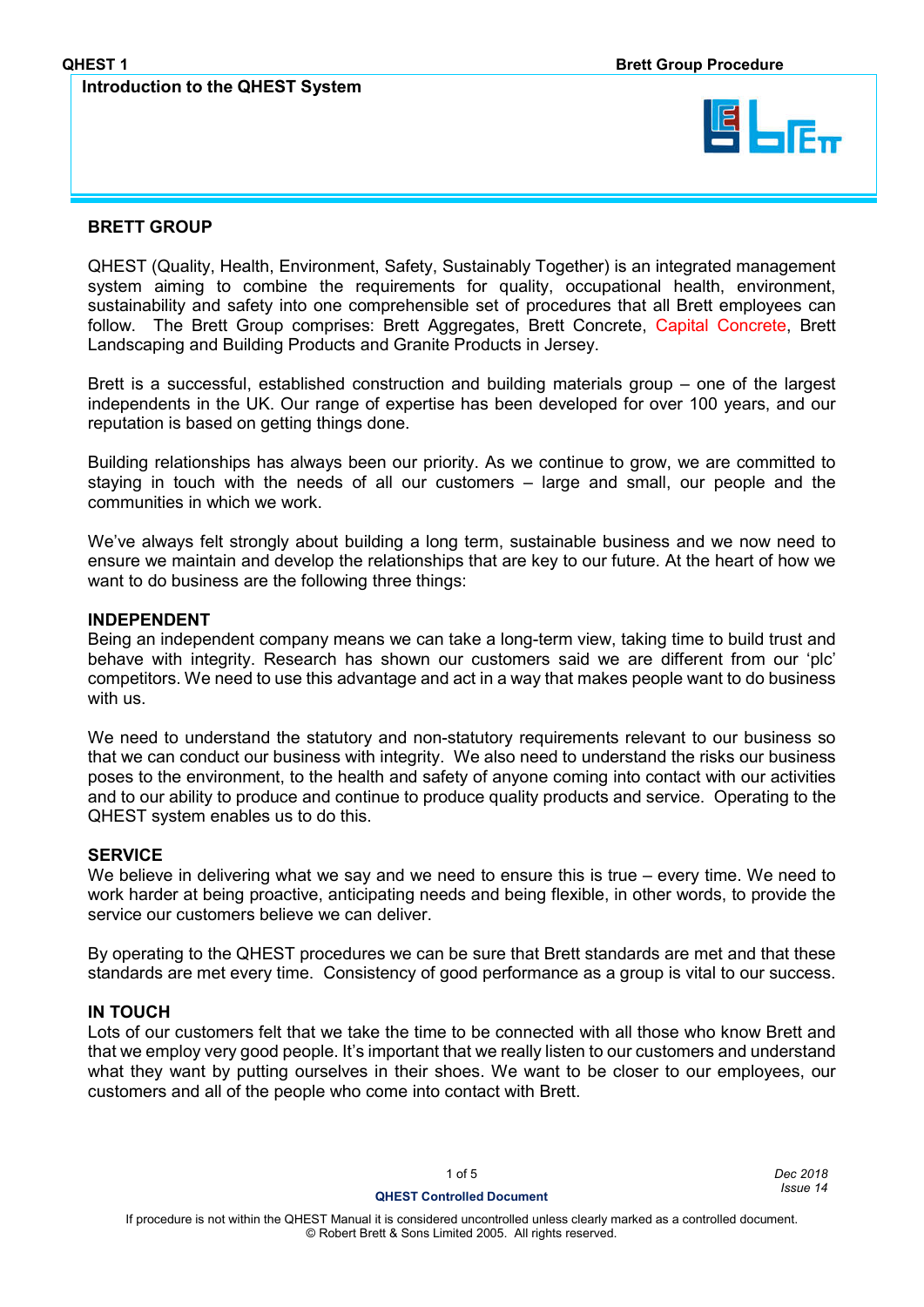### **Introduction to the QHEST System**



Being "in touch" and getting closer to our employees, customers and all of the people who come into contact with Brett means that we need to stay in touch with all regulatory and non regulatory requirements applicable to the operations undertaken by the Brett Group. Requirements include environment, planning, licensing and occupational health & safety of employees, contractors, visitors and local communities.

We are sincere about these issues and serious about our responsibilities. All our people are trained to understand our policies and to put them into practice every day.

### **QHEST SYSTEM**

The senior leaders of the Brett Group take accountability for the effectiveness of the QHEST Management System ensuring that it is suitably implemented, maintained and improved in line with business needs, legislation and following periodic system review. The QHEST System provides a tool for our people to understand and to follow in order to comply with the requirements for product quality, health and safety and environmental concerns.

Brett employees have designed the system to ensure that the procedures work in practice and state what we do. These are not aspirations; these are the way in which we undertake our business.

### **QHEST DOCUMENTATION**

The QHEST system uses a common hierarchy of documents

### **Policies** A suite of Brett Group Policies comprising an overarching Leadership, Sustainability and Responsible Sourcing Policy supported by specific policies which form the general statement of intent towards managing: • Safety, Health and Environment **Quality**  Ethical issues • Energy, Water, Waste & Resource Management • Transport Employee Training & Competence Community Liaison, Consultation & Complaints This suite of policies have been written by Brett Group Board members and authorised by the Group Chairman. The Policies are reviewed annually. **Procedures** These detail how to go about a particular task. Health, safety, environment and production related requirements have been included as necessary and statutory and non-statutory requirements are included where relevant. By working to the QHEST procedures the main requirements both statutory and non-statutory can be met. QHEST procedures have been written to reflect legal requirements as a minimum. **Work Instructions** Work instructions support the more general procedures by providing additional detail for an individual on how to undertake a particular task.

2 of 5 *Dec 2018* **QHEST Controlled Document** *Issue 14*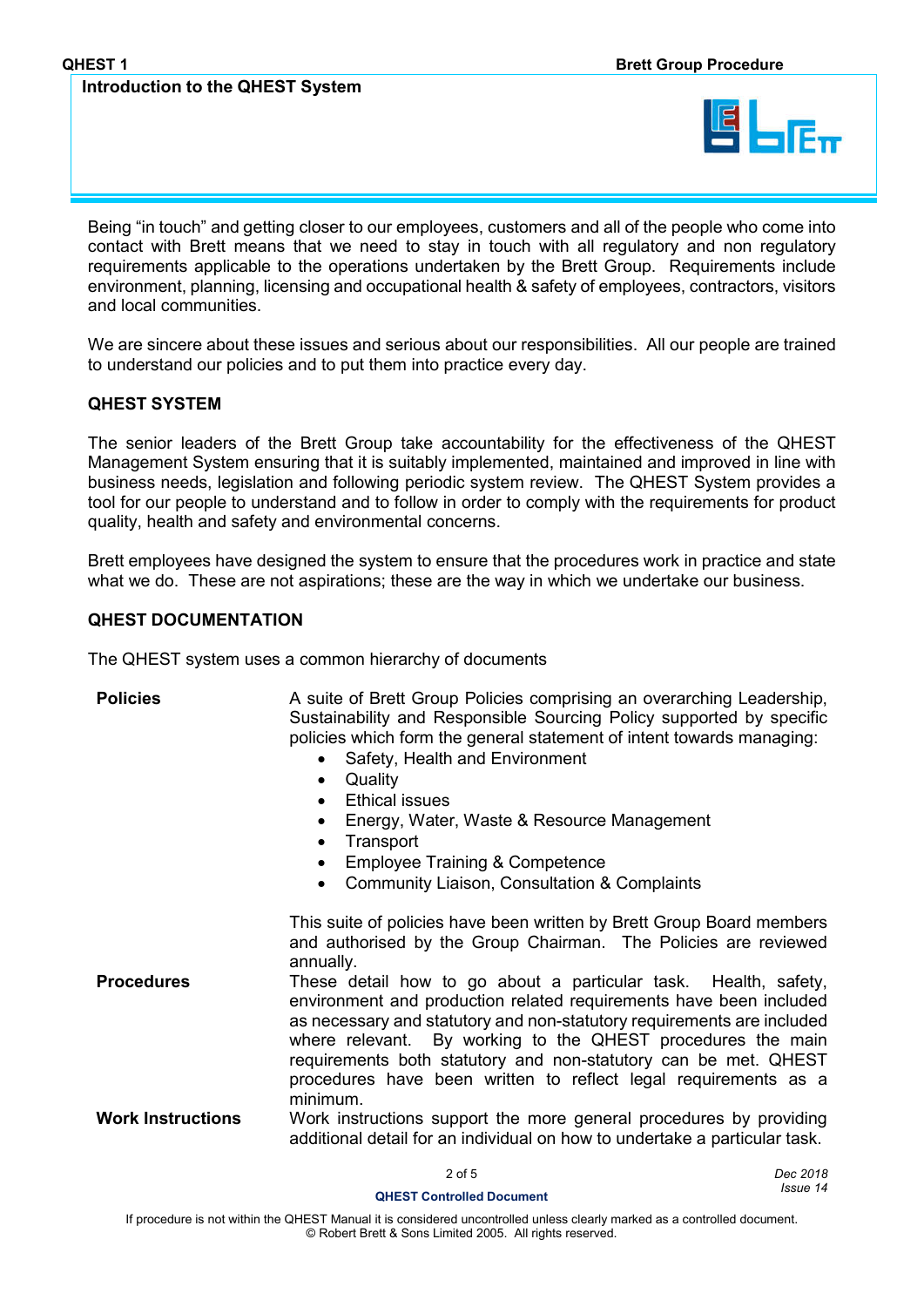

**Guidance Notes** These provide information in support of procedures and work instructions. Their aim is to provide information and guidance and not to be prescriptive requirements.

# **POLICIES**

**QHEST Systems Manual**

|  | OHES |  |  |
|--|------|--|--|

### **QHEST 2 QHEST 3**

Procedures  $$ evant to al<mark>l</mark> pcedures <mark>-</mark> individual Brett in the Brett State of the Brett State of the Brett State of the Brett State of the Brett State State of the Brett State of the Brett State of the Brett State of the Brett State of the Brett State of the Br Business Business Procedures – Procedures –

Procedures – this section is provided for Procedures –

# **WORK INSTRUCTIONS WORK INSTRUCTIONS**

Work instructions support the more general procedures by providing view with the more general procedures by providing additional detail for an individual on how to undertake a particular task. additional detail for an individual on how to undertake a particular task.

### **QHEST 4 GUIDANCE NOTE GUIDANCE NOTES**

These provide information in support of procedures and work instructions. Their aim is to provide information and guidance and not to be prescriptive requirements.

**QHEST MANUAL**

The manual itself is divided into 5 sections;

3 of 5 *Dec 2018*

## **QHEST Controlled Document** *Issue 14*

If procedure is not within the QHEST Manual it is considered uncontrolled unless clearly marked as a controlled document. © Robert Brett & Sons Limited 2005. All rights reserved.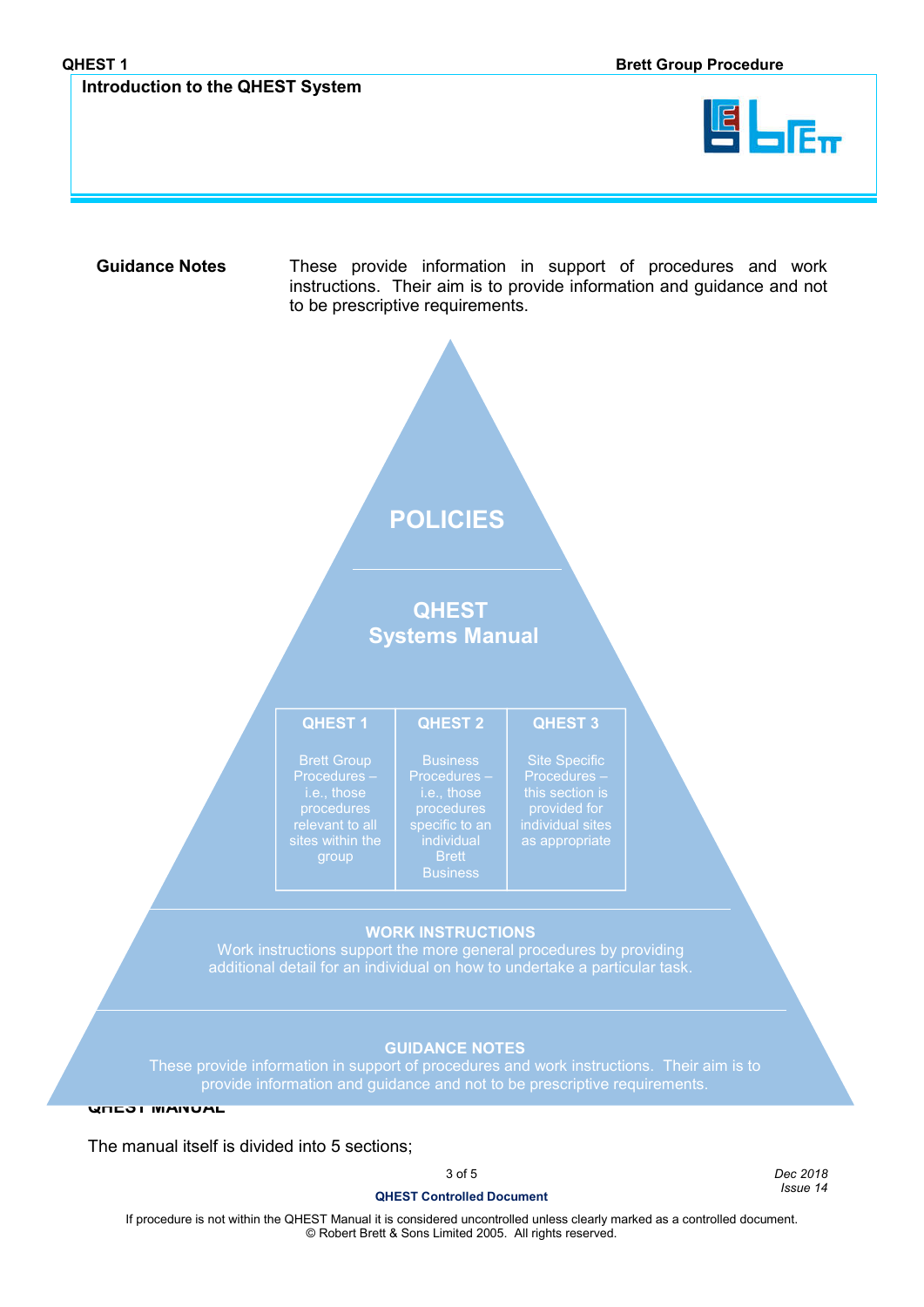### **Introduction to the QHEST System**

| <b>INTRODUCTION</b> | Contains introduction to the system and Group Policies                                                                                                                                                                    |  |
|---------------------|---------------------------------------------------------------------------------------------------------------------------------------------------------------------------------------------------------------------------|--|
| <b>QHEST1</b>       | Contains Brett Group Procedures – i.e., those procedures relevant to all<br>sites within the group                                                                                                                        |  |
| <b>QHEST 2</b>      | Business Procedures – i.e., those procedures specific to an individual<br><b>Brett Business</b>                                                                                                                           |  |
| <b>QHEST 3</b>      | Site Specific Procedures – this section is provided for individual site or<br>department managers to add in procedures specific to the scope and<br>operation of their site or department function or business activities |  |
| <b>QHEST4</b>       | Guidance Notes – provide additional and supporting information for<br><b>QHEST Procedures</b>                                                                                                                             |  |

The system has been developed to meet the requirements of the following internationally recognised standards:

- BS EN ISO 14001:2015, Environmental management systems. Requirements with Guidance for use
- BS EN ISO 9001:2015, Quality management systems Requirements
- OHSAS 18001:2007, Occupational health and safety management systems Specification
- QSRMC Quality and Product Conformity Regulations 2003 (EN 206-1)
- BES 6001 Responsible Sourcing of Construction Products

A programme of audits is produced to ensure that the system is being operated correctly and to ensure that the system is effective in its implementation.

Where an individual Brett business deems there is benefit in holding certification to a specific or all the above standards the system is audited by an accredited external body to confirm conformance. If conformance to the standards is demonstrated the site is certified to the relevant standard.

External surveillance audits by a third party accredited body, and registration to the internationally recognised standards helps us to demonstrate to our stakeholders the continued commitment to the management of quality, health & safety and environmental issues and the Brett Group's commitment to continually improving its performance in these areas.

### Interaction of Processes

The Brett Group has adopted the international methodology known as Plan-Do-Check-Act (PDCA).

| Plan | Establish the objectives and processes necessary to deliver results in accordance with<br>the Brett Policies |
|------|--------------------------------------------------------------------------------------------------------------|
| Do   | Implement the processes                                                                                      |

4 of 5 *Dec 2018* **QHEST Controlled Document** *Issue 14*

If procedure is not within the QHEST Manual it is considered uncontrolled unless clearly marked as a controlled document. © Robert Brett & Sons Limited 2005. All rights reserved.